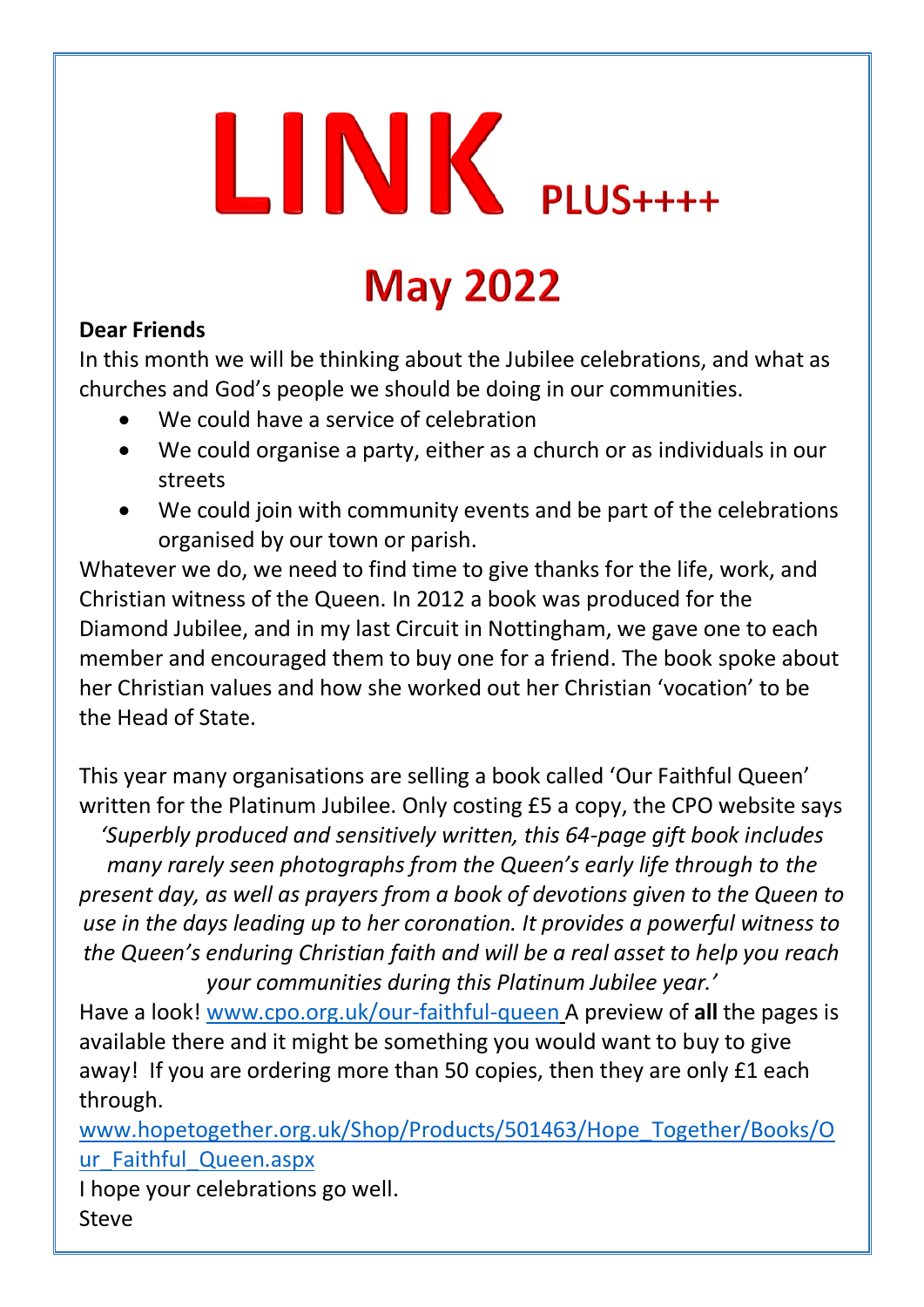#### **Brean**

#### **[http://www.breanmethodistchurch.org.uk](http://www.breanmethodistchurch.org.uk/)**

Judy and I played hooky from church last week. (Whoops!) We went to Oxford. Several weeks ago, a friend WhatsApped a group of us saying that there was a highly recommended exhibition of the paintings of Camille Pissaro (an Impressionist/Neo Impressionist artist from the second half of the 19th Century), on display at the Ashmolean Museum and did anyone fancy going with them. Interesting we thought, but we didn't respond. But a week later one of the group said, Help! I have double booked, does anyone want these other tickets please?

So we said, Well why not? It fitted into recent lectures we had attended at The Arts Society to which we belong. So we paid up and come the day, all nine of us piled into two cars and made the journey.

It was a super exhibition (still on if anyone is interested) and the way it was arranged it helped us to see how the artist developed both as an artist and as a human being, how he was influenced by those who came before him and how he influenced those who came later. And because a large proportion of the paintings were landscapes and other views, it was an interesting account of life in 19th Century France. There were some portraits too and even a few self portraits from different stages of his life – how the artist saw himself and others; fascinating. All about connections in other words.

Covid has forced us to cut back on excursions like that, and on other visits that take us out of the home environment and I wonder why, as we have come out of lockdown we seem to have lost energy. I have sometimes wondered how much of it is because we are getting older; but perhaps the real reason is that our bodies are getting used to lesser activity and need stimulus. Whatever the reason, our visit to Oxford left me keen on our next venture.

The same thing happened going to watch the cricket at Taunton later in the week. My mind wondering whether it was all worth it became replaced by looking up when the next match was on.

Our lives do not, or should not, stand still, and they are deepened, enlivened, made more real, as we move on and as we share them with others.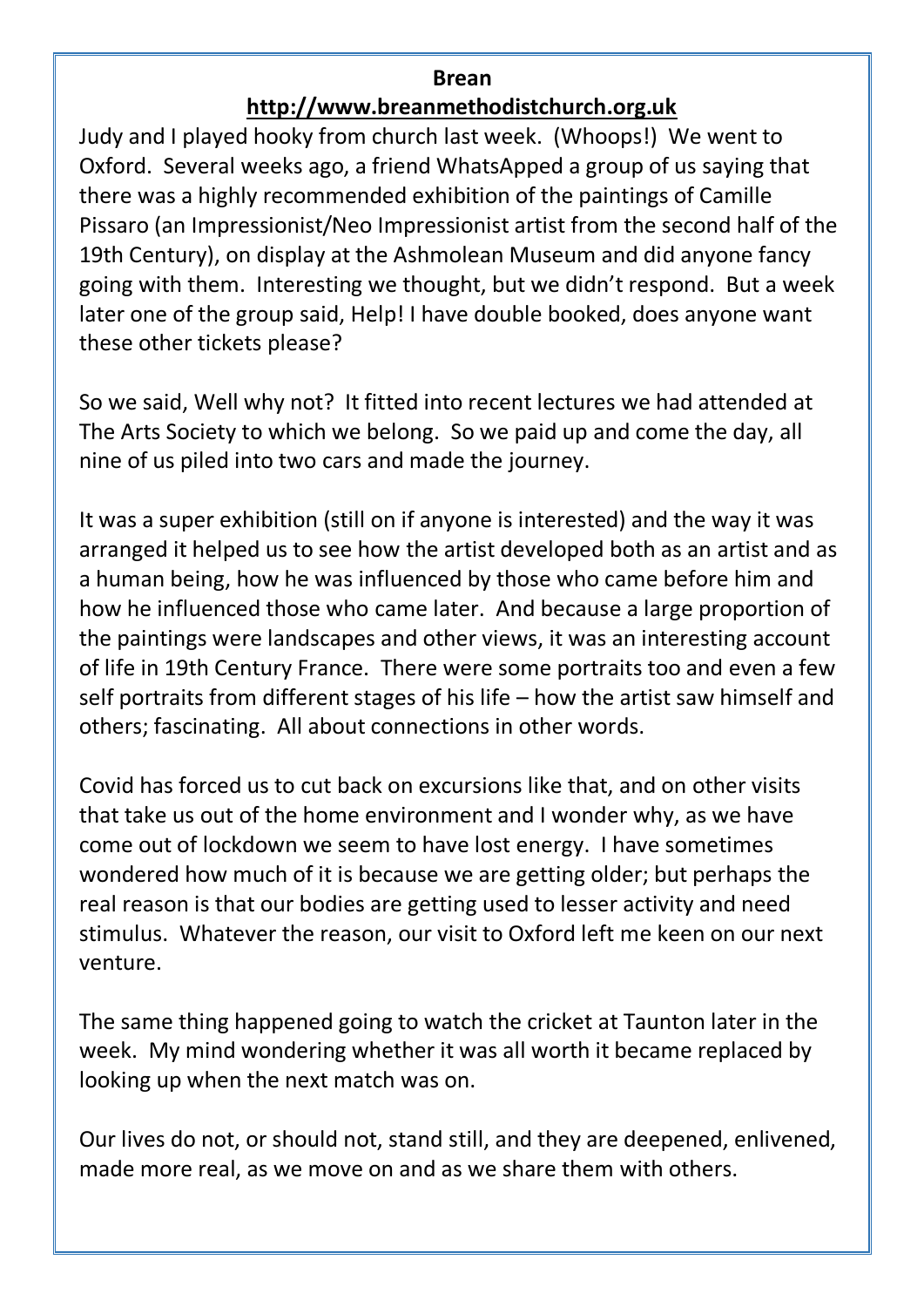It left me wondering whether coming to church is following the same pattern. Having Zoom available during the pandemic was a blessing but now that Covid's hold has relaxed, has Zoom been an easy way out and have we lost appreciating the value of renewing our connections with church friends and of corporate worship.

At Brean fortunately we have been able to keep our congregation together and have been at or near full strength ever since the church has been reopened; and we have gained a great deal from that. We are also fortunate in that we have four preachers in our midst and when, recently, we learned that the following day's preacher was not able to fulfil an appointment, Rose phoned round and John was pleased to take hold of the reins. Thank you John for that.

On the previous week, Easter Day, we had just over 20 present. We were particularly glad that Steve was able to share the worship with us, especially as he had also led the mission to the top of Brean Down for the dawn welcome to the Risen Christ. Easter is a time of new birth and it gives a great deal of reassurance to smaller churches that we are dealt with fairly when our Superintendent minister can do that..

New birth and that doesn't just mean lambs either. Rose and Steve's daughter, Vicky gave birth to a daughter, Evelyn, during the month. So congratulations to Vicky and Adam, and of course to grandparents too. We pray God's blessing, and hope that all will continue to go well for you.

But not such good news for Kathy who, having lost her son a few months back, has now to struggle with the loss of her grandson (her son's son) in a motoring accident in Bristol. How very sad. We pray for God's strength and comfort for all the family.

May brings an increase to the warmth of our weather and renewed evidence of life in the countryside around. Good to see our friendly visitors again and to develop our friendship with them. We hope to see them continuing and perhaps to meet up with others too. Indeed during our coffee morning at the beginning of the month a stranger came in wanting to look round the empty church. How lovely she said, such a wonderful atmosphere.

I seem to have been affected by Connections and Warmth in this report, so as May presents itself to us and with it all the hope and assurance of a new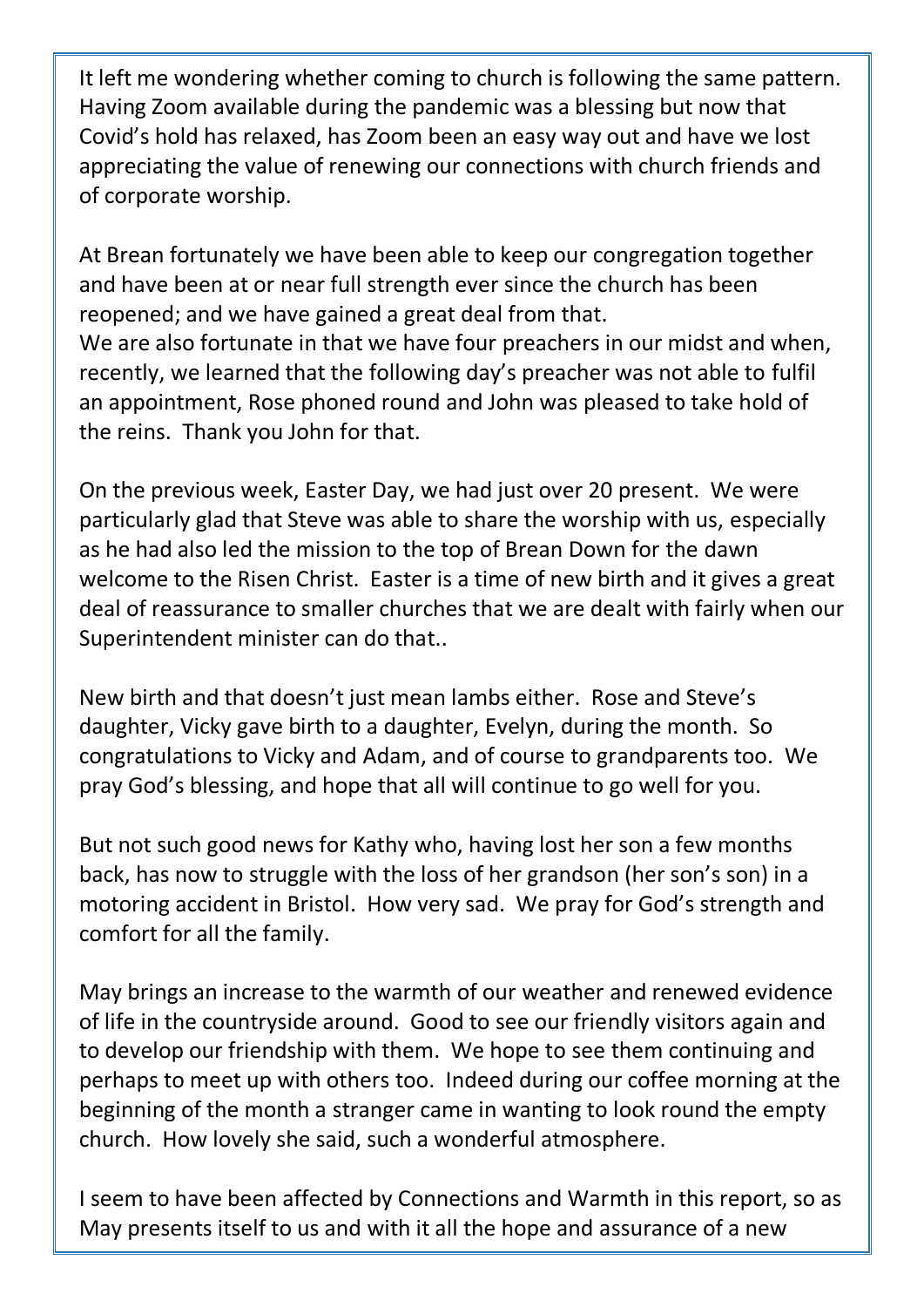season, we send you our greeting for the remainder of this Eastertide and for the summer that lies beyond. Harvey Allen

#### **Brent Knoll**

At the time of writing, I have just come back from our Easter Sunday celebrations. We had a wonderful time of fellowship, made especially joyful as we were joined by our friends from East Brent Methodist Church. The theme of our time together was hope out of hopelessness, joy out of despair and new life springing forth.

And there will be new life for both of our churches, as at both our church council meetings, East Brent Methodist Church and Brent Knoll Methodist Church have agreed to join together on a permanent basis. For the immediate future, both chapels will remain open for worship each Sunday as we look to the feasibility of keeping our Brent Knoll Chapel open. Whatever the outcome of our future discussions, we plan to have a summer of celebration for the life of our Chapel, so watch this space! And we do ask that you keep us in your prayers as we look towards making decisions, some of which may well prove difficult.

On Sunday 1 May, we will be joined, not only by East Brent Methodist Church but also our friends from Brean, as we share a Link service led by our Chair of District, Rev. Dr. Jonathan Pye.

As we ask you to keep us in your prayers, be assured that we keep our ministers, our churches and our Circuit in ours. With every blessing on behalf of us all at Brent Knoll.

Rosemary Krull

#### **Burnham <http://www.methodistchurchburnhamonsea.org.uk/>**

Our Easter morning service was a wonderful celebration of the resurrection. At the beginning of the service a large empty cross stood by the communion rail. Early in the service every member of the congregation brought forward flowers that were attached to the cross (yes, there was chicken wire there as support). It came alive with blooms of all sizes and colours in a wonderful reflection of the joy of Easter Day. Following the service, the cross was moved outside so that passers-by might enjoy it and perhaps pause to consider the meaning of Easter.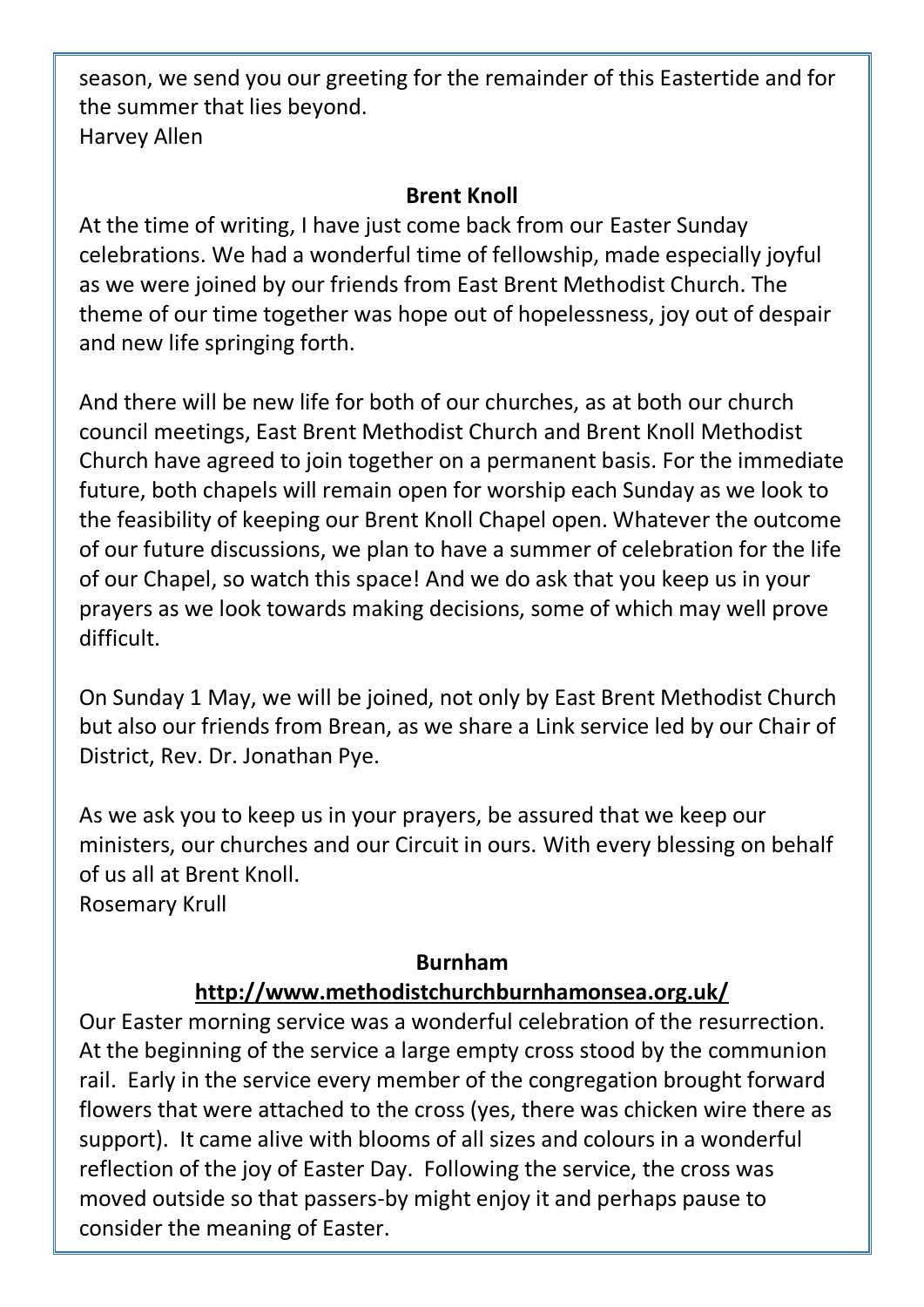Last month in this slot, Marian reflected on how things were getting back to normal with Covid becoming more manageable and people's diaries filling up. That trend continues with new activities starting up.

The weekly notices are a good indication of this. In addition to the continuing Zoom events, Babies and Toddlers group meets weekly and Saturday Coffee Mornings are in full swing. Also, a new 'House Group' has begun to meet. The initial 5-weeks will be led by Joyce and Stanley Pipet looking at the book of Ruth. After that, other Bible-based series are planned.

At the end of March, a Ukrainian meal was enjoyed by many from the congregation and beyond. It was a lively social time and raised over £865 in support of relief for displaced Ukrainians. By the time you read this there will have been another country-themed meal served: this time an evening with an Indian food.

The 'House Group' and the meals are initiatives resulting from the congregation's discussions about the way forward for the church around the Methodist Way of Life topics. A future activity is a Jubilee Street Party in College Street to be held on  $2^{nd}$  June in partnership with the Baptist Church. Also springing from discussions of the way forward is the idea of creating a church-based Community Café. The organisation Transforming Churches and Communities has undertaken a feasibility study to explore the options of how such a café might work in Burnham. The findings will be presented and discussed at the church on Saturday 14th May at 10am. Everyone is invited to come along and find out more.

David Patient for the Burnham Stewards

#### **East Brent**

It was a pleasure to have Angie take our service for the first time at East Brent on Palm Sunday the Palm Crosses were distributed and following the service we had very interesting discussions with coffee & biscuits. How do we follow that, well the following week Easter Sunday we at East Brent went to Brent Knoll and were delighted with the welcome they gave us, we shared communion and later had miniature Easter Eggs, then coffee and biscuits, the art class during the week had decorated pebbles and we were each able to choose a couple to take home, Rosemary Krull took the service with Revd Margaret assisting on communion duty, it was a well organised morning, thank you Brent Knoll.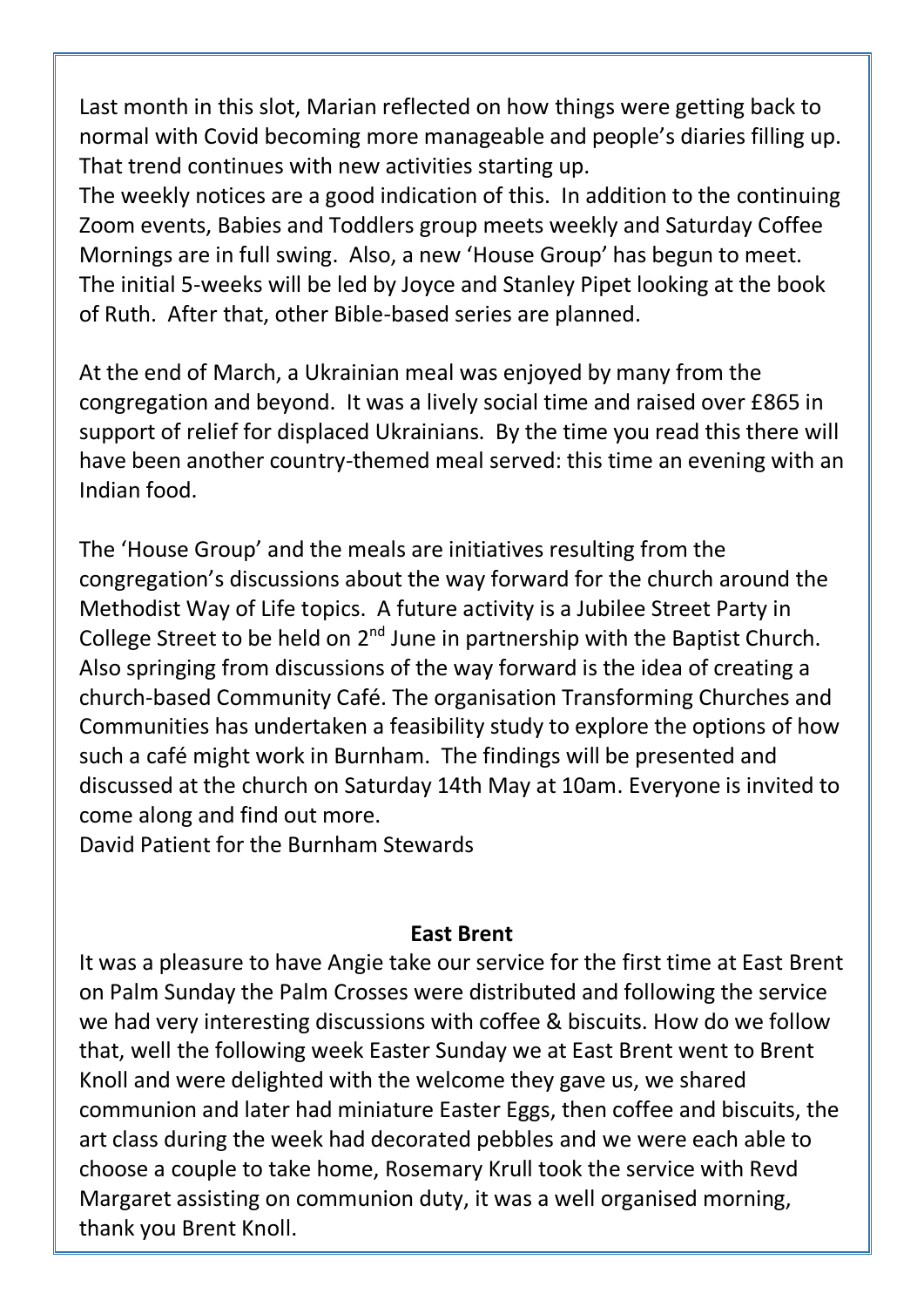We are back home in East Brent this last Sunday in April with Janet Widdess and we understand Tim is bringing his guitar so we look forward to this. We continue to have our regular support from our members each week and thank them for their generous help and giving. Our total sent to All We Can for the Ukraine appeal was £350 and we send late Easter Greetings to all our Methodist friends.

Gordon Legg

#### **West Huntspill**

AT LONG LAST we are almost ready to Celebrate our 171st Anniversary. We are looking forward to welcoming you to view our display of knitted characters telling the "Life Story of Jesus" (including Parables and Miracles). A good number of local people including some of you have spent time knitting and preparing backdrops, for which we say Thank you.

We will be open to the public on Friday 24th June 10.30 – 2.00pm Saturday 25th June 10.30 – 4.00pm Sunday 26th June 4.00 – 6.00pm followed by a Circuit Service at 6.30pm

We are planning to serve Tea and Coffee during the opening times, if you are available to help with this or to "Meet and Greet" as a Steward we would appreciate your help, for an hour or so.

I look forward to hearing from anyone willing to help and to seeing you at the end of June.

Christine: telephone 01278 256771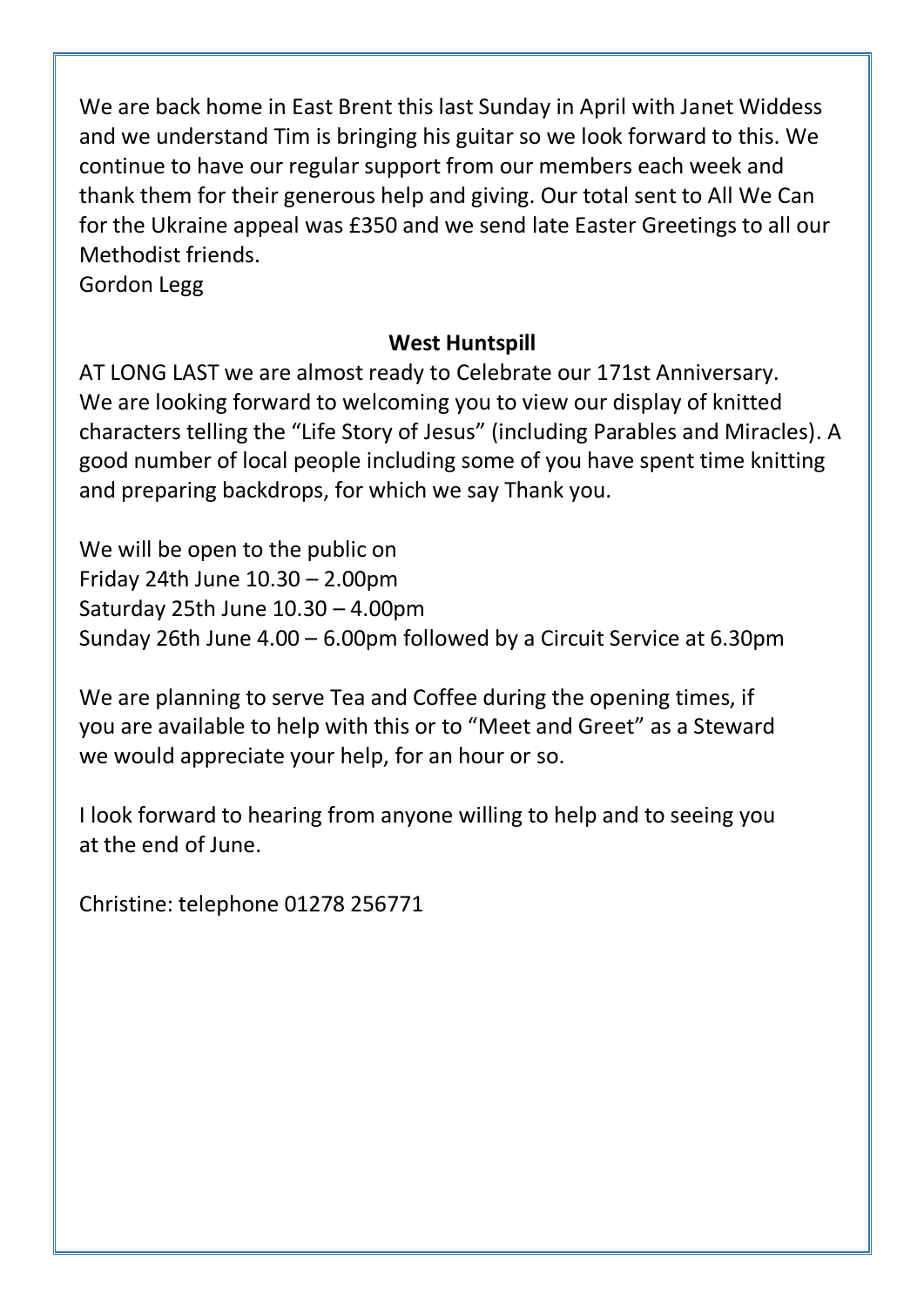## $PLUS +++$ **POEMS, PRAYERS and OTHER MESSAGES**

#### **Burnham Community Café**

We are considering starting a community café in Burnham Methodist church. We have commissioned a feasibility study to explore the options of how this might work. TCC (Transforming Churches and Communities) have undertaken this study on our behalf and will be reporting back with their findings on Saturday 14th May at 10am. Please come along and find out more about it. This meeting is open to all who are interested. Liz Bennett

#### **My call to preach**

You may remember that there is a series in the Link at the moment called "My call to preach ". Joyce Pipet has suggested to me that I write one and, of course, I always do what my wife tells me to do.

To begin at the beginning, when I was coming up to five year old and ready to start day school our next door neighbours who were Methodists said to mum, "Hey, the kid's old enough to go to Sunday school - we will take him with us next week." So I went to the local Methodist Sunday school at about the same time I started at the local Roman Catholic day school.

When I was about twelve our Methodist Minister came along to the boys' and girls' bible classes and said "It is time you all became Church Members I am starting membership classes next week and I expect to see you all there. In those days you did what you were told to do, so we all turned up and eventually became iunior members of the Methodist Church. When I was about fifteen, I was told "It is time you became a Sunday School teacher", so I was given a book of lessons and began Sunday School teaching.

As time went by, on a Sunday evening after church, I went with my mates on our motor bikes to coffee bars and we spent the rest of the evening slowly drinking cups of coffee and feeding the juke box with coins. When I was approaching seventeen a group of ecumenical young Christians who belong to an organization called the National Young Life Campaign took over one of the coffee bars on a Sunday evening and offered free coffee to any one who would come in. As young apprentices it was irresistible to us. I was happy going, I did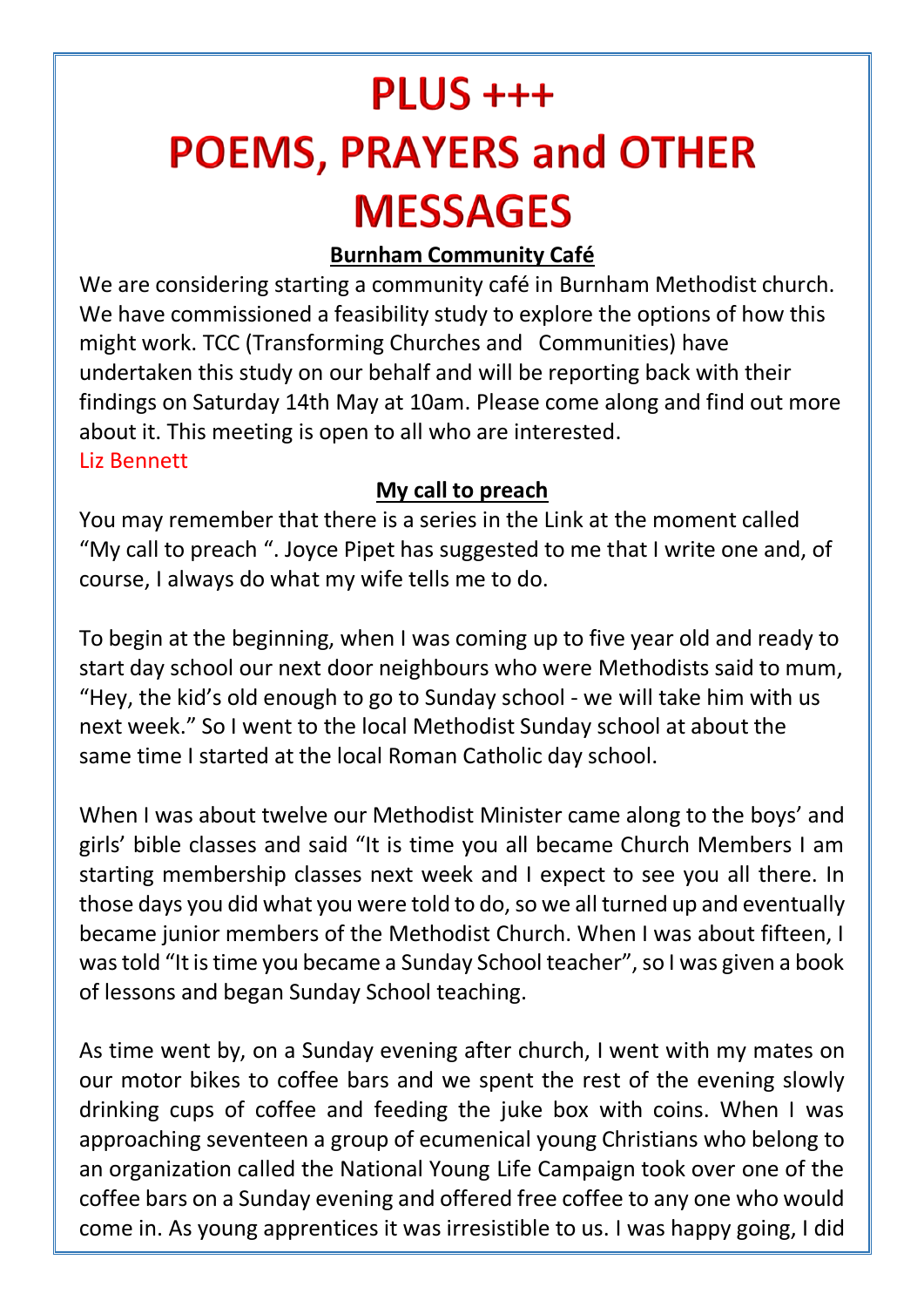not feel threatened, after all I was a Sunday School teacher. I had a shock, these young people were different, they talked about Jesus, and knowing and serving Jesus in a personal way. At church we always talked about doing things for the church and serving the church. The outcome was that I asked Jesus to come into my life as my personal Saviour.

This spiritual experience changed my life and I wanted to tell others about the Jesus I had come to know. I approached my Methodist Minister and he gave me a note to preach or rather he said, "You now have a note to preach and if anyone asks to see it I will write one for you." Methodism was far less bureaucratic in those days.

When I was on note as a local preacher I heard about Cliff College, which is a Methodist College that trains lay people to become preachers and evangelists. I applied to Cliff College and was accepted. When I was a student there, I felt that God was calling me to become a Methodist Minister. There was a problem. In those days to candidate for the Methodist ministry you needed to have four 'O' levels. I had left school a few weeks after my fourteenth birthday and went into the motor trade. I had no paper qualifications at all. There were several of us students who felt called to the ministry in the same situation. In those days Cliff College kept on a few students for a second year called "student staff" who worked in the mornings around the college in the building and worked in the gardens and grounds and studied in the afternoon and evening taking their 'O' levels. I became one of those. I became a fully accredited Local Preacher in March 1962. At the end of that college year I went back to Guernsey to work and to candidate for the Methodist ministry. In their wisdom the Methodist Church accepted me and sent me to train at Richmond College in London. It was there I met Joyce who was training to be a schoolteacher at Southlands College in Wimbledon. If the Methodist Church had sent me to train in Bristol I should probably never have met Joyce as we came from different circuits in Guernsey.

#### **A thought from Stanley Pipet**

After finishing my contribution to "My call to preach" I was reminded that God does call other people to serve in His Church in many other ways. I was reminded of a poem that I came across several years ago.

Think of a meeting without a clear agenda Think of a chair with no one in to lead And how should we fare without some minutes taken?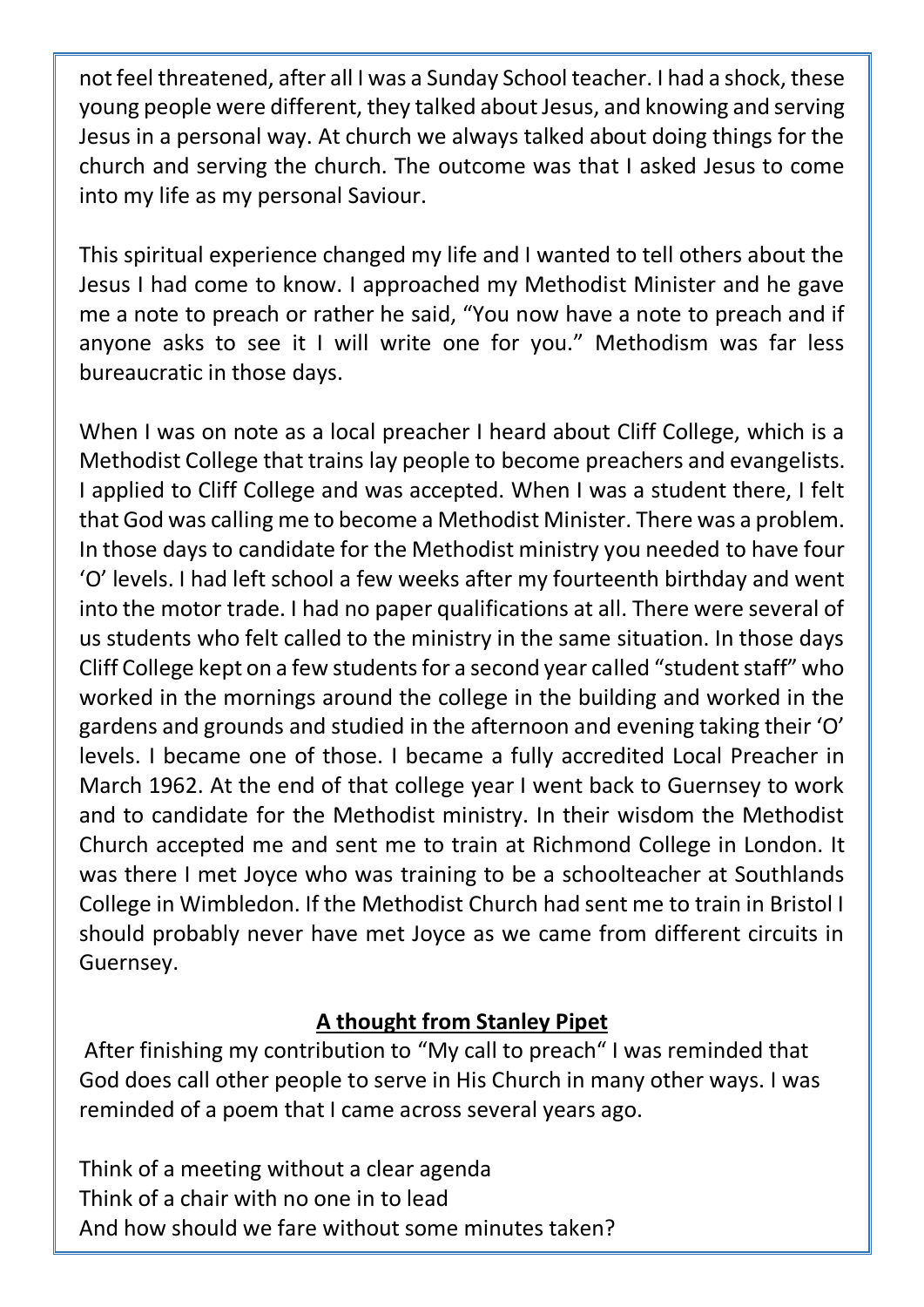No reminder kept of actions we agreed We thank you Lord for those who mind out business We thank you Lord and bless your holy name.

Think of a Sunday without any notices No way of knowing what's coming day by day Think of a Link with nothing but blank pages How shall we tell what people have to say? We thank you Lord for editors and typists We thank you Lord and bless your holy name.

Think of an offering but nobody to count it Pay into the bank or check the envelopes Think of a covenant without the tax refund For the simple reason no one knew the ropes We thank you Lord for those who keep the records We thank you Lord and bless your holy name.

Think of a cash book without any entries Columns ruled and ready but nothing more to show Think of a ledger no debts and no credits How shall we know how much we own or owe? We thank you Lord for treasurers and accountants We thank you Lord and bless your holy name.

Think of a building, the lighting and the heating But maintenance unplanned and no one has a clue Think of insurance and legal complications Without expert guidance on what we ought to do We thank you Lord for business skills and effort That help your church to praise your holy name. Stanley Pipet

#### **New Facebook Group**

Burnham Methodist Church has now got its own Facebook group. Please feel free to join and to post photos and comments, news and views and notices about forthcoming events. Janet Widdess.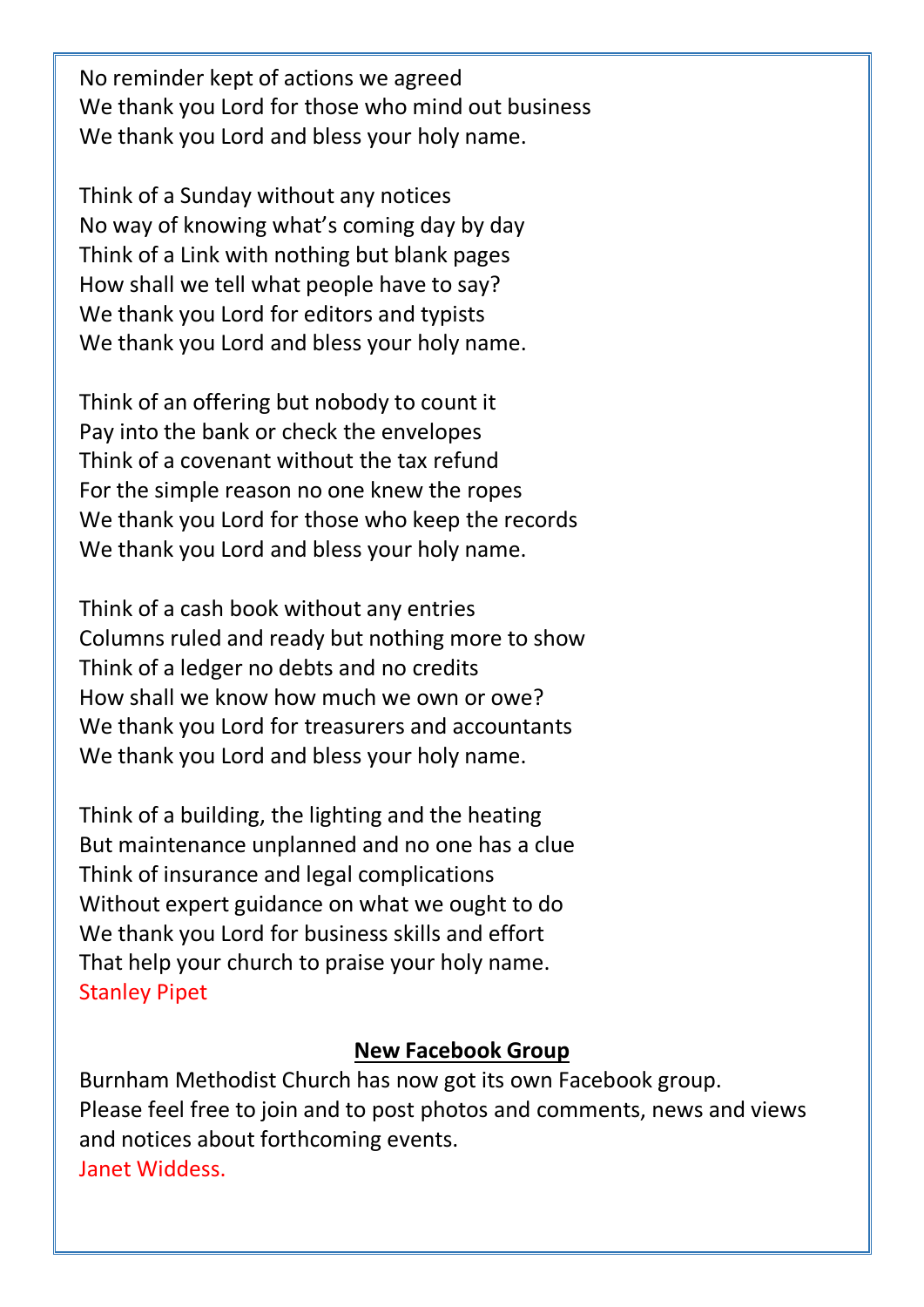#### **Brent Knoll Crosses**

A big thank you to all who helped with the crosses on Brent Knoll this year. Cedric has sent me this excerpt from the Link Magazine...

*Following discussions between local Anglicans and Methodists it has been decided to erect three large crosses at the top of Brent Knoll for Easter. Everyone will appreciate this is a wonderful opportunity to remind thousands of people using the local motorway, just what the real significance of Easter is. In order to be seen the crosses have to be very large and consequently rather heavy, so plenty of manpower is required. Will any able bodied men in the Link Churches who are able to help with the erecting of the crosses please contact me to ensure that this job is done efficiently……It is hoped to erect two crosses on Monday 24th March with the third being placed in position on Tuesday 25th March, followed by a short act of worship.* Steve (from March 1986 Link Magazine written by Les Jenkin)

#### **May by Henry Sylvester Cornwall**

Come walk with me along this willowed lane, Where, like lost coinage from some miser's store, The golden dandelions more and more, Glow, as the warm sun kisses them again! For this is May! Who with a daisy chain Leads on the laughing hours; for now is o'er Long winter's trance. No longer rise and roar His forest wrenching blasts. The hopeful swain, Along the furrow sings behind his team. Loud pipes the redbreast – troubadour of Spring, And vocal all the morning copses ring. More blue the skies in lucent lakelets gleam, And the glad earth, caressed by murmuring showers, Wakes like a bride, to deck herself with flowers.

#### **Prayer for us oldies.**

Some lines with tongue in cheek from Anon of an earlier age (but attributed to a lady called Peggy Caustin)

Lord, thou knowest better than I know myself that I am growing older, and will someday be old. Keep me from getting talkative, and particularly from the fatal habit of thinking I must say something on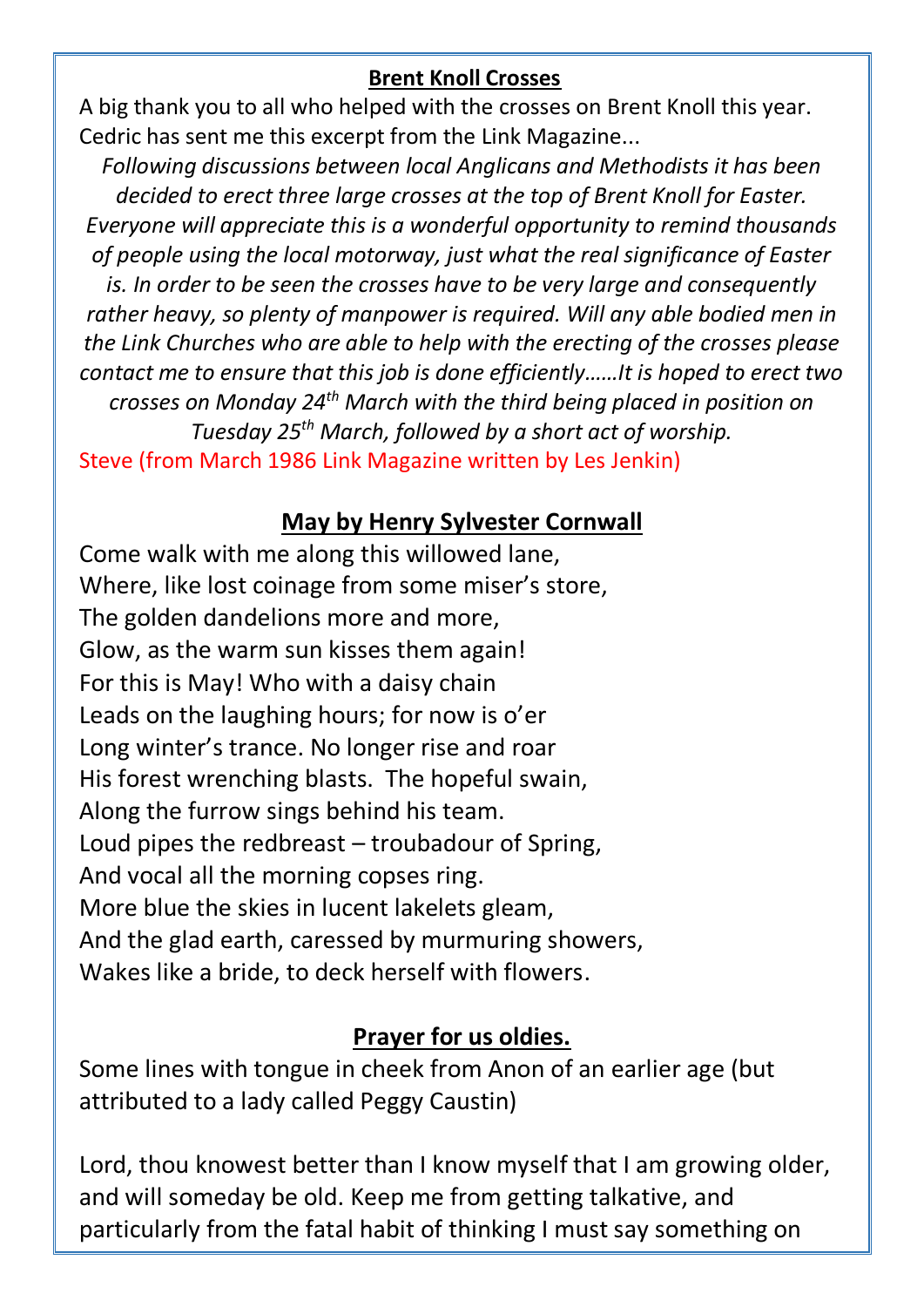every subject and on every occasion. Release me from craving to try to straighten out everybody's affairs. Keep my mind free from the recital of endless details, give me wings to get to the point. I ask thee for grace enough to listen to the tales of others' pains. Help me to endure them with patience. But seal my lips on my own aches and pains, they are increasing and my love of rehearsing them is becoming sweeter as the years go by. Teach me the glorious lesson that occasionally it is possible that I may be mistaken. Keep me reasonably sweet. I do not want to be a saint. Some of them are so hard to live with but a sour old woman is one of the crowning works of the devil. Make me thoughtful but not moody, helpful but not bossy. With my vast store of wisdom it seems a pity not to use it all but thou knowest Lord, that I want a few friends at the end.

Judy Allen

#### **The Methodist Tapestries Project**

The Weardale Museum, in Ireshopeburn, County Durham, is promoting the Methodist Tapestries Project, which will show the history and heritage of Methodism via the medium of embroidery. Relating stories not only local to the Museum but those of regional, national, and international interest, the Project currently has forty-nine panels at various stages of construction and is looking for volunteers to take on further designs. I have received this rom the project….

*"As we especially value input and involvement from Methodist communities, I am writing to ask if you would be so kind as to forward this email to ministers in your district's circuits so that they could enquire whether any of their members might be interested in participating in the Methodist Tapestries Project. Contributions of local stories that illustrate Methodist history and heritage are always appreciated, and of course if any potential stitchers were to come forward this would be excellent."*

For further information, please email the Project Coordinator Liz Walsh [\(contact@methodisttapestries.org.uk\)](mailto:contact@methodisttapestries.org.uk) or visit the website [www.weardalemuseum.org.uk](http://www.weardalemuseum.org.uk/) Steve

## **Finally, please note the deadline for the June Link Plus is 30th May.**